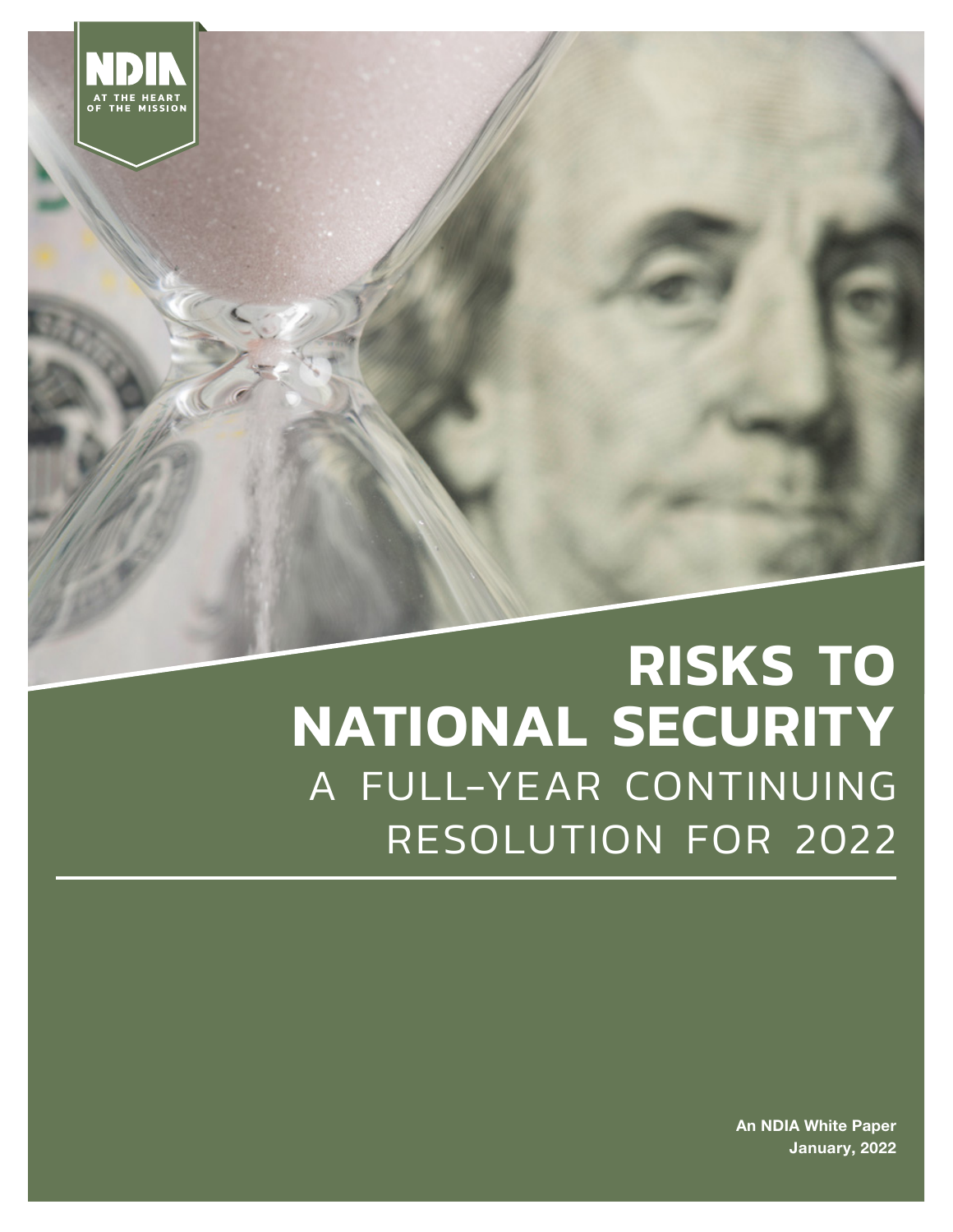January 2022

First published in 2022 by NDIA.org, 2101 Wilson Blvd, Suite 700, Arlington, VA 22201, United States of America. (703) 522-1820.

© 2022 by the National Defense Industrial Association. All rights reserved.

This publication is made possible by general support to NDIA. No direct sponsorship contributed to this publication. This publication is produced by NDIA, a non-partisan, non-profit, educational association that has been designated by the IRS as a 501©3 nonprofit organization — not a lobby firm — and was founded to educate its constituencies on all aspects of national security. Its research is nonpartisan and nonproprietary.

For the link to the PDF, see: [NDIA.org/](https://www.ndia.org/policy)CR For more information, please visit our website: [NDIA.org](http://www.NDIA.org)

MEDIA QUERIES: Evamarie Socha Director of Public Relations and Communications (703) 247-2579 [esocha@NDIA.org](mailto:esocha@NDIA.org)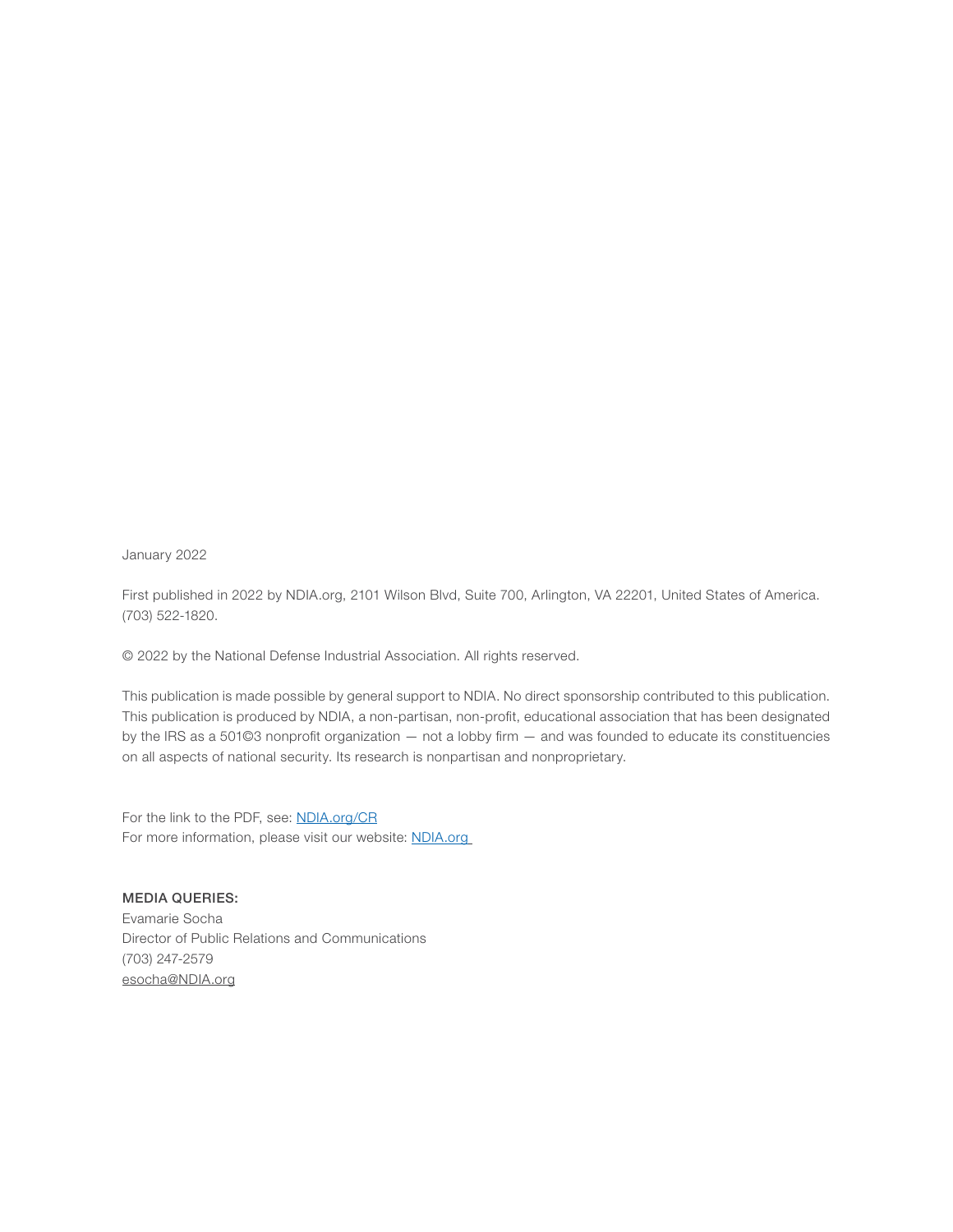# **CONTENTS**

| Long-term Inefficiencies and Reforms to Reduce Risks in the Future 11 |  |  |  |  |  |
|-----------------------------------------------------------------------|--|--|--|--|--|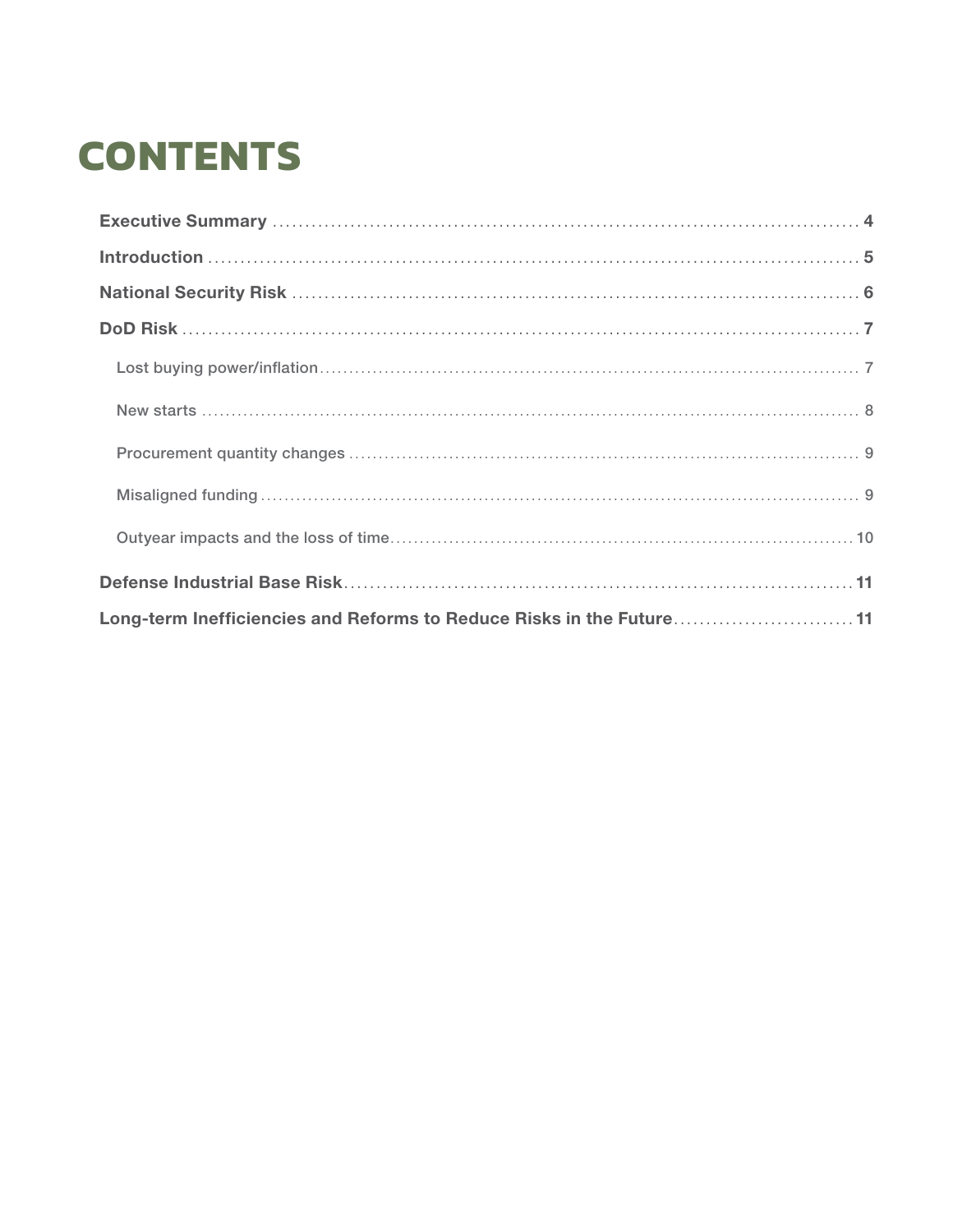## <span id="page-3-0"></span>**EXECUTIVE SUMMARY**

In the absence of a Fiscal Year 2022 (FY22) appropriation and given significant budget disagreements to be resolved, the Department of Defense (DoD) faces the real possibility, and the significant risk of a full-year Continuing Resolution (CR) for Fiscal Year 2022 (FY22). As Secretary of Defense Lloyd Austin stated, this "would cause enormous, if not irreparable, damage to a wide range of bipartisan priorities – from defense readiness and modernization, to research and development, to public health." The impact of a full-year CR could not be worse as our country navigates a near-perfect storm of a deteriorating strategic environment, the urgent need for catch-up defense modernization, increasing inflation that is eroding defense buying power, and a defense industrial base (DIB) wrestling with COVID-19, supply chain constraints, and workforce disruptions.

For over two decades, the U.S. has focused on counterterrorism, while in that time, China and Russia have invested in technology and capability advances to gain significant advantages over us. With these expanded capabilities, they have become increasingly aggressive. The U.S. is in a race against time to retain its edge by investing in the force structure and capabilities needed to deter further aggression and prevent a major conflict. A full-year CR would delay those key investments, and some of these delays may be unrecoverable. Furthermore, Congress has authorized large increases to the Pacific Deterrence Initiative, the European Deterrence Initiative, and the Ukraine Security Assistance Initiative. Stopping this funding in FY22 in the face of Russian build-up along the Ukrainian border, in the Artic, and elsewhere as well as increasingly aggressive Chinese acts towards Taiwan risks signaling a lack of seriousness and competence to counter their actions, further emboldening their increasingly belligerent stances.

A full-year CR would cut \$36 billion in Congressionally intended growth from DoD, prevent new programs from starting as well as increased procurement, and leave resources misaligned to needs. Key investments that would be delayed by a full-year CR include space capabilities, hypersonic weapons, artificial intelligence and

autonomy, and nuclear force modernization. In total, over 300 new starts across the Department of Defense would be cancelled in FY22 by a full-year CR in Research, Development, Test, and Evaluation appropriations (RDT&E), procurement, and military construction accounts. Funding misalignments include \$3 billion allocated for Afghan security forces that no longer exist and a lack of funding for the military and civilian pay raises, causing these unavoidable bills to come at the expense of change-of-station moves, incentive and special pays, flying hours and readiness training, and facility maintenance and modernization.

Additionally, a full-year would create a significant impact on the DIB. The COVID-19 pandemic has disrupted defense production lines, development programs, and the industry workforce. Supply chain and workforce disruptions are now adding further complications. These issues are set to exacerbate an already challenged sector that has seen thousands of companies depart over the last decade. According to NDIA's *2021 Vital Signs* report, fewer new entrants to the defense market have resulted in a 50% drop between FY19 (over 12,000) and FY20 (little more than 6,000). An unprecedented full-year CR would add additional strain to an already heavily-burdened sector, costing revenue that suppresses jobs and economic activity across the country. This could be particularly damaging in the technology sector. In many key areas of capability development such as space and AI, the commercial sector is the primary driver of technological advancement and DoD's race against time includes improving incentives for this sector to focus on national security challenges. But these companies already find the government challenging to work with; time is running out to bring the technology sector into the national security market in a serious manner and a full-year CR would burn another year of time that we cannot afford to squander.

January, 2022.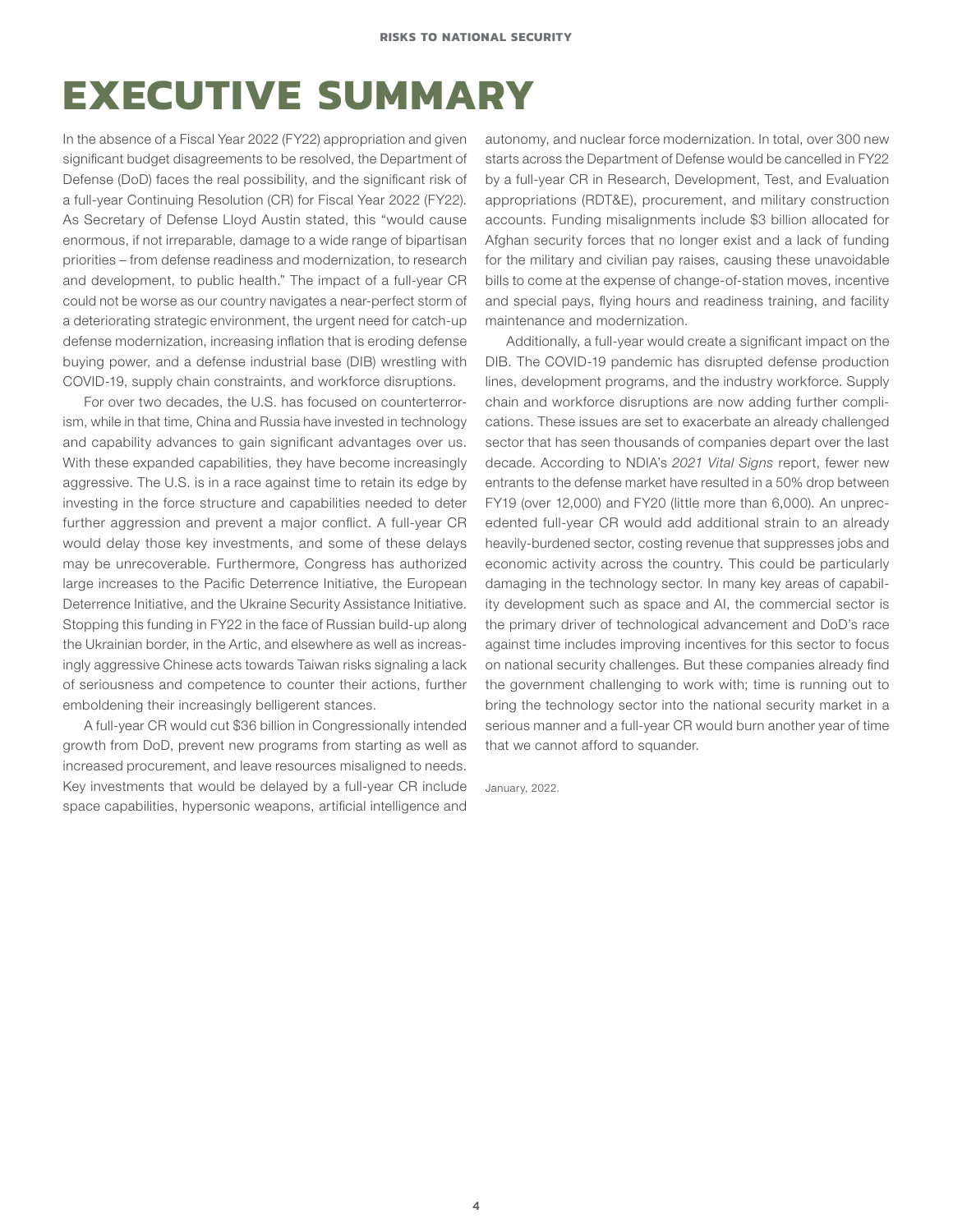## <span id="page-4-0"></span>**INTRODUCTION**

With a Continuing Resolution (CR) funding fiscal year (FY) 2022 until February and deep budget disagreements remaining, the Department of Defense (DoD) faces significant risk it could be funded with CRs for the entirety of FY22. This would be a first for DoD and, as Secretary of Defense Lloyd Austin has stated, "an unprecedented move that would cause enormous, if not irreparable, damage to a wide range of bipartisan priorities — from defense readiness and modernization, to research and development, to public health."<sup>1</sup> These impacts will extend well beyond DoD, disrupting the performance of the defense industrial base (DIB) and economic activity across the U.S.

The timing of an FY22 full-year CR could not be worse. Our country is navigating a near-perfect storm of a deteriorating strategic environment urgent catch-up defense modernization needs, surging inflation eroding defense buying power, and a defense industrial base (DIB) in the midst of COVID-19, supply chain constraints, and workforce disruptions. To further quote Secretary Austin, a full-year CR "would misalign billions of dollars in resources in a manner inconsistent with evolving threats and the national security landscape, which would erode the U.S. military advantage relative to China, impede our ability to modernize, degrade readiness, and hurt our people and their families. And it would offer comfort to our enemies, disquiet to our allies, and unnecessary stress to our workforce."2

The most visible effect of a full-year CR limits DoD funding to its FY21 level, a \$36 billion decrease from the level authorized in the FY22 National Defense Authorization Act (NDAA) passed with strong bipartisan support by Congress and signed by President Biden.3 As Under Secretary Michael McCord recently testified in a hearing on the effects of a long-term CR, "Congress, in passing the recently enacted FY22 National Defense Authorization Act, was voting in part for a funding level higher than the department requested. If that is what Congress wants, enacting a full-year CR would send our topline in the oppositive direction."4

Other direct impacts include the prevention of new program starts, no procurement quantity changes, no new military construction projects, and lost buying power from mis-aligned funds created when the funding that is available is not in the accounts where it is needed. These changes will all have downstream consequences on the companies supporting DoD, and drive uncertainty and inefficiency into the DIB that will ultimately result in reduced employment and economic activity across the country and a reduced capacity to support our warfighters.

There are other less obvious outcomes of a full-year CR as well, including some strikingly harmful effects. A full-year CR would cost the nation time it cannot afford to lose as urgent investments in modernization, posture, and force structure to contain Chinese (e.g., Taiwan) and Russian (e.g., Ukraine) ambitions are not undertaken. It would also send the wrong messages about U.S. competence and commitment to adversaries and allies.

This paper provides a detailed review of this harm to national security, DoD, and the DIB. Its purpose is to inform members of Congress and the public about the importance of steady, reliable, and predictable funding for national security. Its immediate goal is to reduce the risk of a full-year CR for FY22. This paper concludes by taking a broader look at CR challenges and the importance of reforms to avoid this situation in the future.

<sup>1</sup> [Statement by Secretary of Defense](https://www.defense.gov/News/Releases/Release/Article/2862641/statement-by-secretary-of-defense-lloyd-j-austin-iii-on-the-impact-of-a-full-ye/source/GovDelivery/) Lloyd J. Austin III on the Impact of a Full-Year Continuing Resolution, December 6, 2021. Statement by Secretary of Defense [Lloyd J. Austin III on the Impact of a Full-Year Continuing Resolution > U.S. Department of Defense > Release](https://www.defense.gov/News/Releases/Release/Article/2862641/statement-by-secretary-of-defense-lloyd-j-austin-iii-on-the-impact-of-a-full-ye/source/GovDelivery/)

<sup>2</sup> Ibid.

<sup>3</sup> "Biden signs NDAA into law, but when will the money really come?" Aaron Mehta, Breaking Defense, December 27, 2021. [Biden signs NDAA into law, but when will](https://breakingdefense.com/2021/12/biden-signs-ndaa-into-law-but-when-will-the-money-really-come/)  [the money really come? - Breaking Defense Breaking Defense - Defense industry news, analysis and commentary](https://breakingdefense.com/2021/12/biden-signs-ndaa-into-law-but-when-will-the-money-really-come/)

<sup>4</sup> Testimony of Michael McCord, House Appropriations Committee, Subcommittee on Defense, January 12, 2022. [HHRG-117-AP02-Wstate-McCordM-20220112.pdf](https://docs.house.gov/meetings/AP/AP02/20220112/114316/HHRG-117-AP02-Wstate-McCordM-20220112.pdf)  [\(house.gov\)](https://docs.house.gov/meetings/AP/AP02/20220112/114316/HHRG-117-AP02-Wstate-McCordM-20220112.pdf)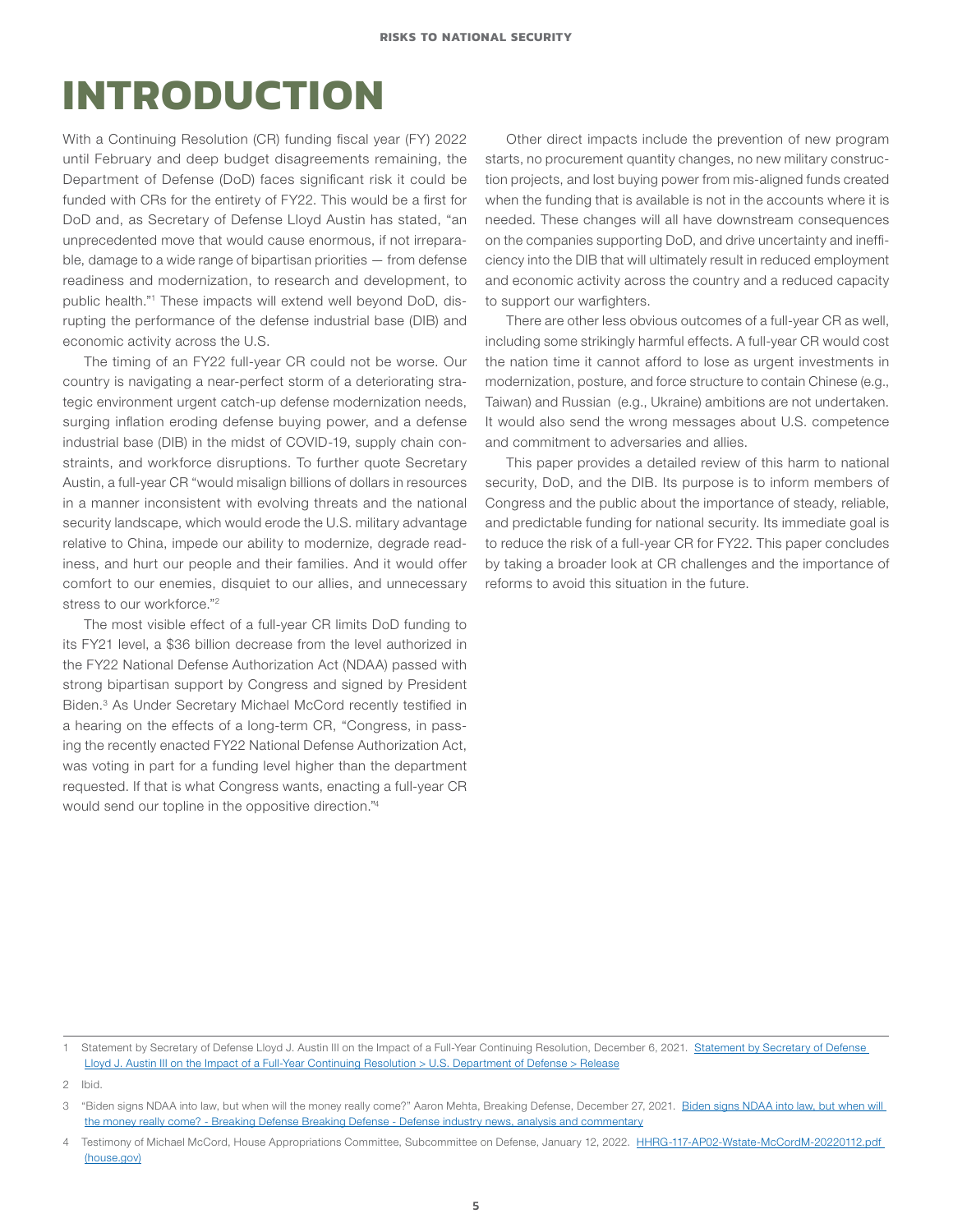## <span id="page-5-0"></span>**NATIONAL SECURITY RISK**

Increasing aggression from China and Russia, fueled by their growing capabilities and rapid technological advancements, has reshaped the strategic landscape for the U.S. As the 2018 National Defense Strategy (NDS) stated, "we are emerging from a period of strategic atrophy, aware that our competitive military advantage has been eroding."<sup>5</sup> Two decades of counterterrorism and counterinsurgency warfare have left the U.S. military with extensive combat experience — but against asymmetric forces that do not have the resources or capacity of a peer or near-peer adversary.

While the U.S. was focused elsewhere, limiting attention and resources devoted to more capable rivals, China and Russia were not sitting idly by. These nations have studied the U.S., concentrating their resources on technological and capability advances to gain an advantage. From this position of growing strength, they are now behaving in an increasingly authoritarian manner. Russia's early action against Crimea is now being followed by recurring build-ups that threaten the rest of Ukraine. China's authoritarian crack-down on pro-democracy advocates in Hong Kong is now being followed by escalating tensions with Taiwan, India, and neighbors in the South China Sea.

The U.S. is in a race against time to invest in the capabilities, force structure, and posture needed to deter further aggression and prevent escalation to a major conflict. A full-year CR would hold off on key investments in FY22. Many delays to vital programs may be unrecoverable. Potential adversaries recognize they have finite time windows in which to accomplish major objectives, such as taking Taiwan and Ukraine. Delaying important investments undermines our efforts to deter this aggression in multiple ways. First, it extends the window of opportunity available for them to accomplish their aims. Second, it signals a lack of seriousness and competence in the U.S. to counter these actions — at the risk of further emboldening their aggression.

Investments that would be delayed by a full-year CR include space capabilities, hypersonic weapons, increased funding for artificial intelligence (AI) and autonomy, and nuclear force modernization.<sup>6</sup> The loss is not only to delayed acquisition of equipment, it also can delay or prevent new technology development. In many key areas of capability development such as space and AI, the commercial sector, particularly through startup companies, is the primary driver of technological advancement. Part of the race against time for DoD is improving its ability to access this technology sector and incentivize the sector to focus on national security challenges.

A full-year CR slows momentum in developing a national security focus in an entire sector of our economy that is vital for catch-up modernization to deter China and Russia.

Key Congressional priorities including the Pacific Deterrence Initiative (PDI) would also be delayed. At \$7.1 billion, the PDI is a major effort to improve our posture in the Pacific, with investments in both DoD capabilities and cooperation with allies.<sup>7</sup> In addition to adding over \$2 billion to the administration's request, Congress also significantly changed its composition by reducing the emphasis on platform investments and focusing instead on posture and enabling capabilities. Although some components of the PDI are not new starts and can continue with CR funding, the restructured and expanded initiative will be cancelled in FY22 with a full-year CR, and one of its key aims — creating a baseline to measure progress  $-$  will face another year of delay.<sup>8</sup> This challenge also extends to our partners in Europe. The FY22 NDAA authorizes over \$500 million in increased funding for the European Deterrence Initiative and a \$50 million boost to the Ukraine Security Assistance Initiative.<sup>9</sup> With another Russian buildup on the border of Ukraine, a full-year CR (and an effective cancellation of these investments) would send a terrible message during what may become a pivotal point in time; deterrence investments delayed until after aggression occurs are an unrecoverable strategic and budgetary loss.

Another way a full-year CR undermines our ability to deter potential adversaries is by harming readiness. All military departments planned FY22 increases in military personnel (MILPERS) and operations and maintenance (O&M) accounts to pay for annual military and civilian pay raises, while fully funding operating tempo to support readiness. Under a full-year CR, these accounts will not grow. The 2.7% military and civilian pay raises will have to be self-funded from within those accounts. In the MILPERS accounts, this will impact areas including cancelled permanent-change-of-station (PCS) moves and incentive and retention bonuses. In the O&M accounts, this will directly reduce weapon system sustainment, operating tempo, and facilities sustainment and modernization. As we saw in the 2013 sequester readiness decline is provocative to potential adversaries and costly to reverse. Straining readiness, combined with slowing key modernization and posture investments, sends the wrong message to our allies and adversaries. Importantly, it also sends the wrong message to our all-volunteer warfighters, many of whom will consider career changes placing further stress on the force.

<sup>5</sup> National Defense Strategy of the United States of America, 2018. [Summary of the 2018 National Defense Strategy](https://dod.defense.gov/Portals/1/Documents/pubs/2018-National-Defense-Strategy-Summary.pdf)

<sup>6</sup> These new starts are discussed in more detail in the following section.

<sup>7</sup> Andrew Eversden, "[Pacific Deterrence Initiative gets \\$2.1](https://breakingdefense.com/2021/12/pacific-deterrence-initiative-gets-2-1-billion-boost-in-final-ndaa/) billion boost in final NDAA," Breaking Defense, December 7, 2021. Pacific Deterrence Initiative gets \$2.1 [billion boost in final NDAA - Breaking Defense Breaking Defense - Defense industry news, analysis and commentary](https://breakingdefense.com/2021/12/pacific-deterrence-initiative-gets-2-1-billion-boost-in-final-ndaa/)

<sup>8</sup> Dustin Walker, "Pacific Deterrence Initiative: A look at funding in the new defense bill, and what must happen now," Defense News, December 15, 2021. [Pacific](https://www.defensenews.com/opinion/commentary/2021/12/15/pacific-deterrence-initiative-a-look-at-funding-in-the-new-defense-bill-and-what-must-happen-now/)  [Deterrence Initiative: A look at funding in the new defense bill, and what must happen now \(defensenews.com\)](https://www.defensenews.com/opinion/commentary/2021/12/15/pacific-deterrence-initiative-a-look-at-funding-in-the-new-defense-bill-and-what-must-happen-now/)

<sup>9</sup> Andrew Eversden, "[Pacific Deterrence Initiative gets \\$2.1](https://breakingdefense.com/2021/12/pacific-deterrence-initiative-gets-2-1-billion-boost-in-final-ndaa/) billion boost in final NDAA," Breaking Defense, December 7, 2021. Pacific Deterrence Initiative gets \$2.1 [billion boost in final NDAA - Breaking Defense Breaking Defense - Defense industry news, analysis and commentary](https://breakingdefense.com/2021/12/pacific-deterrence-initiative-gets-2-1-billion-boost-in-final-ndaa/)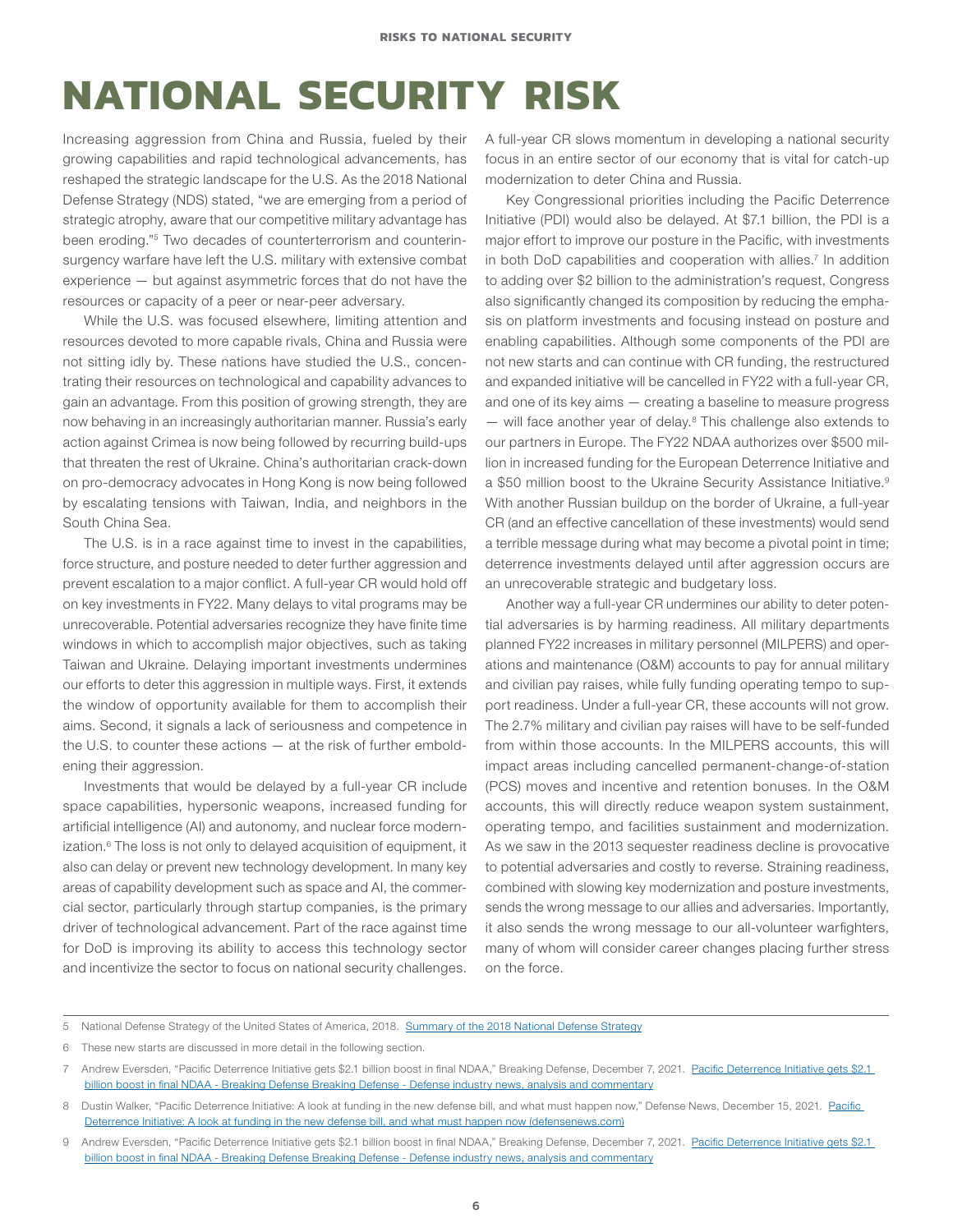## <span id="page-6-0"></span>**DOD RISK**

A year-long CR would pose numerous direct impacts to DoD. As stated above, the most obvious would a \$36 billion reduction in topline funding level, but preventing new starts and procurement quantity changes along with the general misalignment of funding across accounts can be even more damaging. To mitigate the worst of these impacts, CRs may contain anomalies but these are very rare. Of the CRs in nine of the last 10 years, DoD has requested from 36 to 347 anomalies. In the enacted CRs, one to seven anomalies were included.10

### LOST BUYING POWER/INFLATION

The FY21 DoD budget was approximately \$704 billion. Passed with a bipartisan majority in Congress and signed into law by President Biden, the NDAA authorized a \$740 billion budget for FY22.11 With a full-year CR, the DoD budget would be fixed at \$704 billion for FY22 — a \$36 billion reduction from Congressional intent. This reduction of intended funding would impact every part of the defense budget. Table 1 provides approximate values (some accounts are combined for simplicity of exposition) of these changes.<sup>12</sup>

#### Table 1: Reductions to FY22 NDAA Authorization Levels from Full-Year CR

|                                                | <b>FY22 NDAA</b> | <b>CR Level</b> | <b>CR</b><br>Reduction |
|------------------------------------------------|------------------|-----------------|------------------------|
| Military Personnel                             | \$167B           | \$162B          | $-$ \$5 $B$            |
| Operations and Maintenance                     | \$293B           | \$285B          | $ $8B$                 |
| Procurement                                    | \$148B           | \$142B          | $ $6B$                 |
| Research, Development,<br>Test, and Evaluation | \$119B           | \$106B          | $-$ \$13 $B$           |
| <b>Military Construction</b>                   | \$13B            | \$9B            | $-$ \$5 $B$            |
|                                                |                  |                 |                        |
| Total                                          | \$740B           | \$704B          | $-$ \$36B              |

Each of these reductions has impacts that will be discussed below. The investment accounts (procurement, RDT&E, and military construction) will lose almost \$25 billion. The RDT&E shortfall is particularly large, and would represent a 10% reduction in this essential element of modernization. The operations and sustainment accounts (Military Personnel and Operations and Maintenance) would see significant reductions that would in effect, be worse than

is readily apparent due to internal requirements growth from pay raises, fuel prices, and other inflationary pressures.

Depending on what happens next year, the loss of buying power from a full-year CR could be significantly greater than \$36 billion over time. If the flat funding level from FY21 to FY22 (\$704 billion) becomes the new baseline, and inflationary growth in defense spending begins from that new baseline, then a full-year CR would decrease defense funding by \$180 billion from FY22-26.

#### Figure 1: Lost Buying Power from a Full-Year CR



This potential reduction in the planned funding level is being made even worse by rising inflation. When the FY22 President's Budget (PB) was being developed, inflation was expected to be around two percent. The planned growth in funding topline in the PB submission, along with offsets from Afghanistan would nearly cover this inflationary cost growth, leaving DoD with an almost neutral budget in real (inflation adjusted) buying power terms. But inflation has risen significantly since that time; the January 12, 2022, Consumer Price Index (CPI) report reported a 7% increase in overall inflation in the U.S. economy. When applied to DoD spending categories, this amounts to over \$40 billion in inflationary cost growth that DoD will experience in FY22.13 In other words, even the NDAA enacted funding level of \$740 billion would not fully cover inflation and result in a decline in real buying power. With a full-year CR, DoD is taking the equivalent of a \$40 billion buying power cut from the FY21 funding level. Table 2 compares estimates from publicly available data on the anticipated inflation when the PB was developed, actual inflation according to the December 10 CPI report, and the

10 Government Accountability Office, "Defense Budget: DoD Has Adopted Practices to Manage within the Constraints of Continuing Resolutions," September 2021. GAO-21-541, DEFENSE BUDGET: DOD Has Adopted Practices to Manage within the Constraints of Continuing Re

11 The FY22 President's Budget (PB) submission was \$715 billion. The Senate Appropriations Committee matched the NDAA funding level of \$740 billion for FY22. The House Appropriations Committee initially passed an appropriation bill at the PB level of \$715 billion but has since stated it would support the NDAA funding level. See Alexander Ward and Connor O'Brien, "House appropriations likely to back \$25B Pentagon funding boost," Politico, January 4, 2021. https:// go.politicoemail.com/?qs=5bde7f0af36a1759221db2636827fc021ca2a8db6bebfbbd17ae95eff487c202135c99f21fd13b8d9cd24e7ef9df99c5

12 This table provides approximate values derived from the FY22 PB submission and the FY22 NDAA. For simplicity of exposition, some accounts are combined, e.g., defense management and revolving funds are included in O&M, family housing is included in military construction, and other authorizations from the NDAA like the Defense Health Program are added to their general appropriation category.

13 The estimates reported here are approximations based on publicly-reported budget data. DoD would be able to compute detailed estimates based on specific expenditure categories.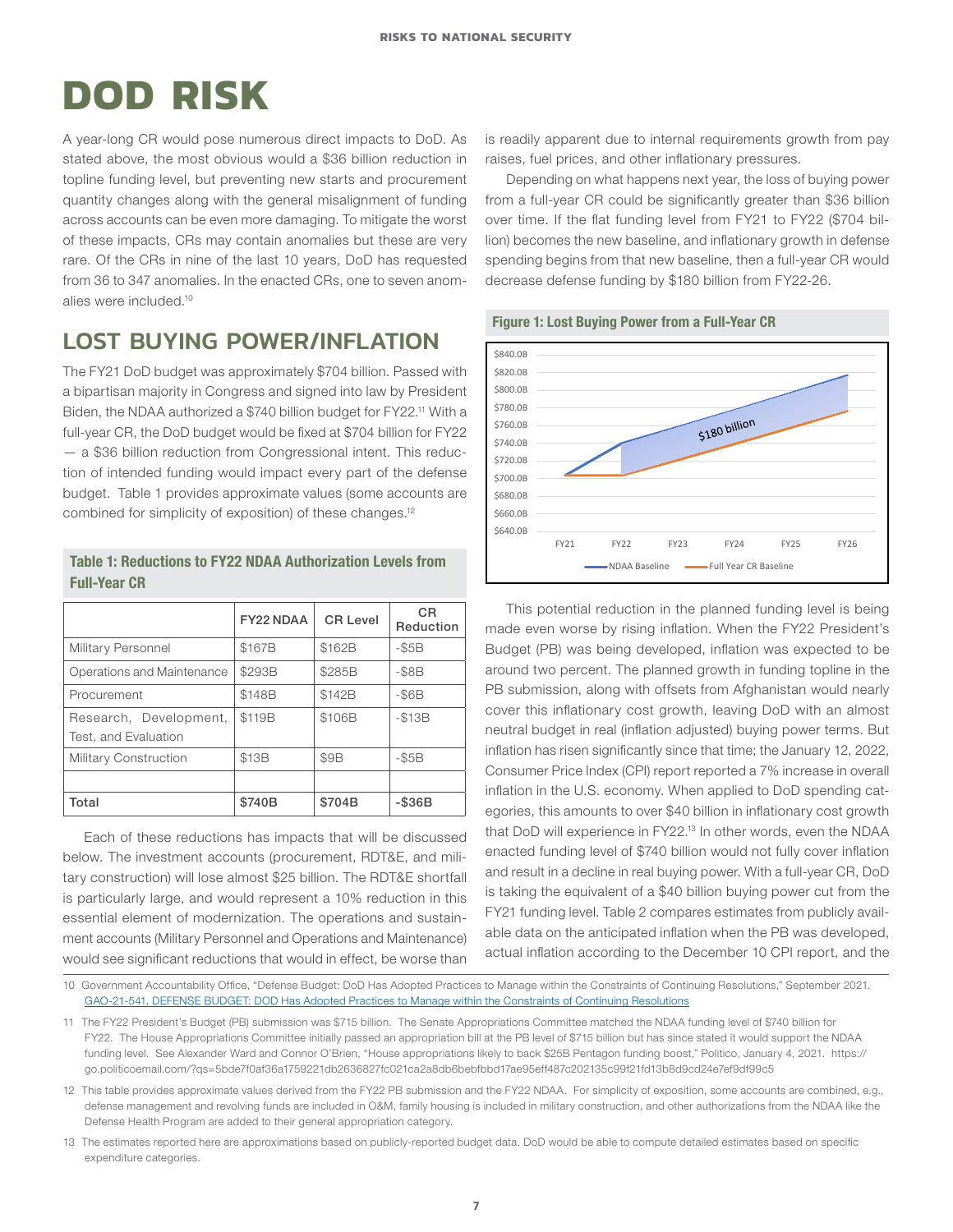<span id="page-7-0"></span>inflation funded in a CR.14 When comparing original Congressional intent (a \$740 billion topline with low inflation) and the actual result of a full-year CR (a \$704 billion topline with high inflation), the reduction in real terms of buying power for FY22 is over \$75 billion.

#### Table 2: Lost Buying Power from Full-Year CR

| <b>Inflationary Growth</b> |                               |                      |                               |  |  |  |
|----------------------------|-------------------------------|----------------------|-------------------------------|--|--|--|
|                            | <b>FY22 PB</b><br>Anticipated | Jan 12 CPI<br>Actual | Full-Year CR<br><b>Funded</b> |  |  |  |
| Military Pay               | 2.7%                          | 2.7%                 | 0%                            |  |  |  |
| Civilian Pay               | 2.7%                          | 2.7%                 | 0%                            |  |  |  |
| Fuel                       | 10.1%                         | 48.9%                | 0%                            |  |  |  |
| Health                     | 3.7%                          | 2.5%                 | 0%                            |  |  |  |
| Other                      | 1.9%                          | 7.0%                 | 0%                            |  |  |  |
|                            |                               |                      |                               |  |  |  |
| Total                      | 2.3%                          | 5.7%                 | 0%                            |  |  |  |

| <b>Dollar Value of Inflation</b> |                |            |               |  |  |  |
|----------------------------------|----------------|------------|---------------|--|--|--|
|                                  | <b>FY22 PB</b> | Jan 12 CPI | Full-Year CR  |  |  |  |
|                                  | Anticipated    | Actual     | <b>Funded</b> |  |  |  |
| <b>Military Pay</b>              | \$2.9B         | \$2.9B     | \$0.0B        |  |  |  |
| Civilian Pay                     | \$2.2B         | \$2.2B     | \$0.0B        |  |  |  |
| Fuel                             | \$1.0B         | \$5.1B     | \$0.0B        |  |  |  |
| Health                           | \$1.2B         | \$0.8B     | \$0.0B        |  |  |  |
| Other                            | \$9.0B         | \$33.0B    | \$0.0B        |  |  |  |
|                                  |                |            |               |  |  |  |
| Total                            | \$16.3B        | \$44.0B    | \$0.0B        |  |  |  |

### NEW STARTS

New programs cannot start when operating under a CR, cancelling or delaying their start until the following year. Although this can have a bearing all accounts, the impact is primarily felt in RDT&E, procurement, and military construction accounts. Below is a summary of impacts we were able to identify from the DoD budget documentation and other sources:

**Department of the Army** The Army testified to the House Appropriations Committee that its FY22 PB submission contained 32 RDT&E new starts and 29 procurement new starts.15 When combined with military construction programs, this means the Army has almost 100 new starts that would be cancelled in FY22 by a full-year CR. Examples of RDT&E new starts include technology to support Long Range Maneuverable Fires, Mobile and Survivable

Command Post, and Assured PNT (Position, Navigation, and Timing) Communications. Procurement new starts include Low Tier Air and Missile Defense Sensors, Next Generation Squad Weapon rifles, Joint Tactical Ground Station for intelligence, and capabilities to counter small Unmanned Aircraft Systems (C-sUAS). Military construction projects for the Army include projects in Alabama, California, Georgia, Hawaii, Louisiana, Maryland, New York, Pennsylvania, and South Carolina.

**Department of the Navy: Navy new starts in RDT&E include** over \$187 million in unmanned surface and aerial systems and \$150 million in TACAMO modernization (nuclear communications capability). Procurement new starts include a wide range of advanced procurement investments for the Joint Strike Fighter, E-2D Hawkeye, MQ-25, *Ohio* replacement, and *Virginia*-class submarine. The Navy FY22 budget contained military constructions projects in California, Maine, Nevada, North Carolina, and Virginia.

Department of the Air Force: Examples of Air Force new starts cancelled in FY22 by a full-year CR include hypersonics investments in Air-Launched Rapid Response Weapon (ARRW) and Hypersonic Attack Cruise Missile (HACM), and nuclear modernization for Ground Based Strategic Deterrent (GBSD), as well as one to two year delays in the Long Range Stand Off weapon, B-21, and F-35 programs. The Air Force would have 56 military construction projects curtailed in Alaska, Arizona, California, Florida, Louisiana, Maryland, Massachusetts, Michigan, Minnesota, Mississippi, New York, Oklahoma, Ohio, South Carolina, South Dakota, Texas, Utah, Washington DC, Wisconsin, and Wyoming.

Many of these new starts that will not be allowed in FY22 under a full-year CR are vital to our campaign to deter Chinese and Russian aggression. As discussed in the previous section, we are in a race against time to field these capabilities before China and Russia undertake steps such as seizing Taiwan or Ukraine, which would have catastrophic global consequences. Slowing key investments expands the window of opportunity for China and Russia and increases the risk of unrecoverable loss if aggression occurs before we are able to deter or effectively respond to it. Examples of key delays that would be caused by a full-year CR include:

Hypersonic Weapons: The rapid advances made by China in hypersonic weapons in recent years, underscored by the recent test of a hypersonic glide vehicle,<sup>16</sup> has made this one of the highest DoD modernization priorities. Our strategy to penetrate the antiaccess, area-denial capabilities of China, which are now beginning to proliferate globally, depends on hypersonic capabilities. With the goal of fielding the first ground-based hypersonic weapons battery by FY23 with air and sea-based capabilities following closely behind, we cannot afford self-imposed delays. The FY22 budget

<sup>14</sup> These approximations were estimated from publicly available data in the FY22 PB submission. DoD would be able to create more precise estimates from its internal data.

<sup>15</sup> Testimony of General Joseph Martin, Vice Chief of Staff of the Army, January 12, 2022. [Impact of Continuing Resolutions on the Department of Defense and](https://appropriations.house.gov/events/hearings/impact-of-continuing-resolutions-on-the-department-of-defense-and-services)  [Services | House Committee on Appropriations](https://appropriations.house.gov/events/hearings/impact-of-continuing-resolutions-on-the-department-of-defense-and-services)

<sup>16</sup> Sandra Erwin, "[China's hypersonic vehicle test a](https://spacenews.com/chinas-hypersonic-vehicle-test-a-significant-demonstration-of-space-technology/) 'significant demonstration' of space technology." Space News, October 22, 2021. China's hypersonic vehicle test a ['significant demonstration' of space technology - SpaceNews](https://spacenews.com/chinas-hypersonic-vehicle-test-a-significant-demonstration-of-space-technology/)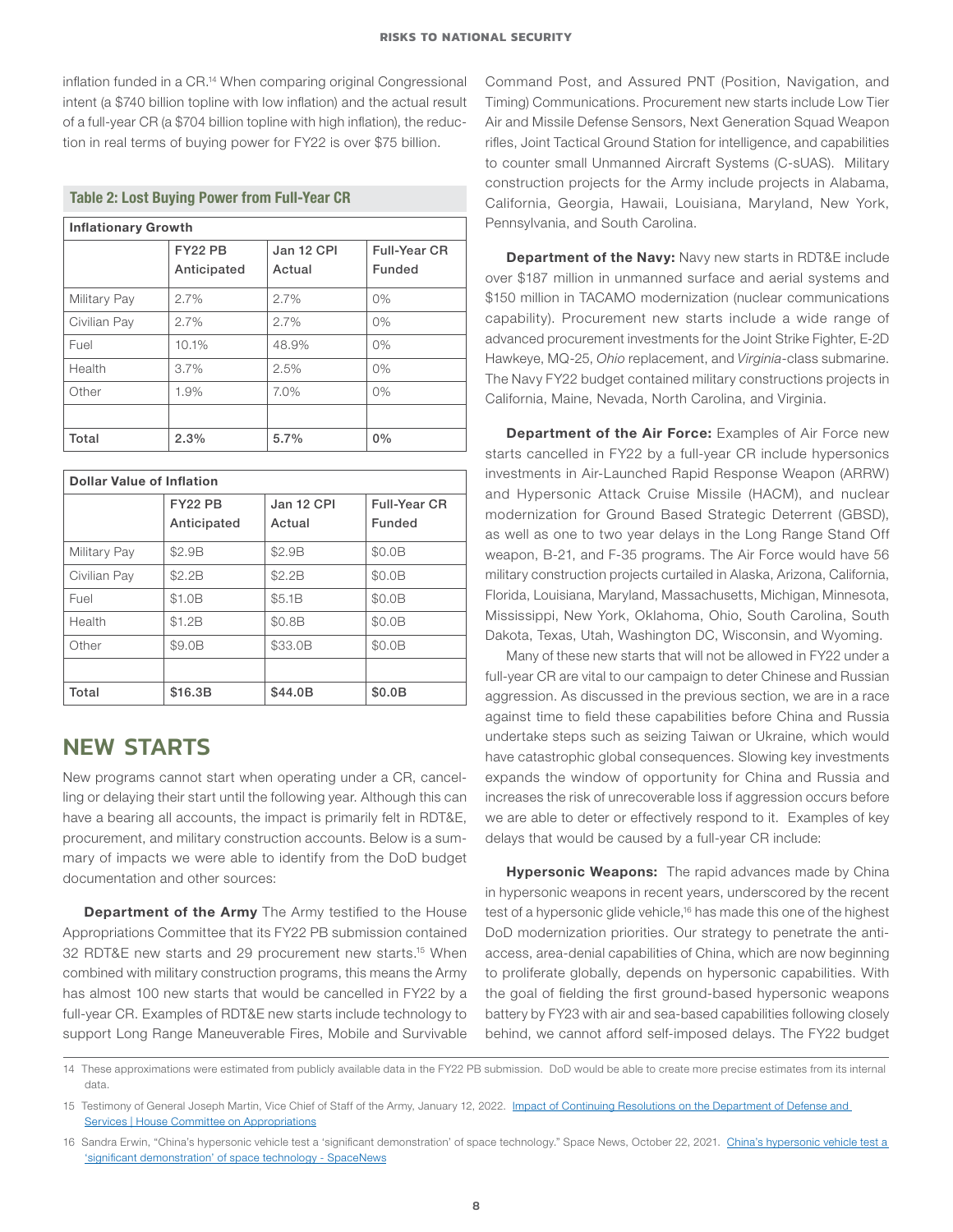<span id="page-8-0"></span>contains several hundred million dollars in new funding across DoD for hypersonics, including engineering, manufacturing, and design in the Army budget and large increases for Air Force ARRW and HACM programs. Delaying our hypersonics investments in the midst of our race to catch up would be a major blow.

Space: The Russian antisatellite test in the fall of 2021 reinforced the vulnerability that comes from our reliance on largely unprotected space assets.<sup>17</sup> China and Russia have both made significant investments in space, eroding our historic advantage. We are now playing catch-up in both offensive and defensive space capabilities. New starts or procurement quantity changes in FY22 include Mobile User Objective System (MUOS), National Security Space Launch, and Joint Tactical Ground Stations (JTAGs).

Artificial Intelligence: China has been investing heavily in Al for many years.<sup>18</sup> When combined with its willingness to use AI in unethical ways (e.g., no human in the loop for lethal systems), it is becoming a major threat to our national security. Like hypersonics and space, the U.S. is now playing catch up. The NDAA significantly increased investments in AI above the already large increases in the PB submission.

Nuclear Modernization: With some forecasts predicting that China may have over 1,000 nuclear warheads by the end of the decade,<sup>19</sup> it remains vitally important for the U.S. to prevent erosion of its nuclear deterrent. But after years of "kicking the can down the road," we have a significantly depreciated nuclear force and are required to simultaneously modernize all three legs of our nuclear triad in addition to the supporting infrastructure in the Department of Energy. The cost of this catch-up is enormous and further delays aggravate this situation. The FY22 budget continues nuclear modernization with new RDT&E starts for the Air Force in GBSD and nuclear command and control and for the Navy in TACAMO modernization. A year-long CR would lead to a \$1.1 billion reduction to the GBSD program and delay its operating capability past 2029, as well as significant construction delays for the *Columbia*-class submarine.<sup>20,21</sup>

### PROCUREMENT QUANTITY **CHANGES**

Similar to the prevention of new starts, a CR also prevents changes to procurement quantities. Procurement quantities are established in law through an appropriation act and planned increases in procurement as a relatively new program ramps up cannot be implemented under a CR. Marine Corps Commandant General David Berger provided a detailed list of procurement quantity increases that would be prevented by a full-year CR in FY22:22

- Amphibious Combat Vehicle: Limited to 72 versus the planned 92.
- KC-130J: Limited to 5 versus the planned 6.
- F-35B: Limited to 10 versus the planned 17.
- Advanced Anti-Radiation Guided Missile: Limited to 16 versus the planned 54.
- Hellfire: Limited to 95 versus the planned 120.

Another example is provided by the Department of the Air Force with planned procurement increases that include an 18 unit increase in F-15E EPAWSS, 20 unit increase in JASSM-ER, and two additional National Security Space Launches.

### MISALIGNED FUNDING

The loss of buying power identified above from reduced funding levels and higher than expected inflation is made even larger by the misalignment of funds from a full-year CR. Funding is typically moved across accounts each year in budget formulation to align it with DoD's highest priorities. A full-year CR eliminates all realignment of funding across accounts, rendering some funding unusable at all or in places where it can only be used less efficiently. A particularly stark example is the Afghanistan Security Forces Fund (ASFF). This fund has been used for many years to support the Afghan National Security Forces, but the collapse of the latter following the U.S. withdrawal from Afghanistan has rendered the account obsolete. A full-year CR would continue the \$3 billion in ASFF funding from FY21 with no way for DoD to use this funding.

Within the Services, several Service leaders provided estimates of the misalignment of funds at the January 12, 2022, House Appropriations Committee hearing, including: U.S. Army with \$9.2

<sup>17</sup> Kylie Atwood, Jim Sciutto, Kristin Fisher, and Nicole Gaouette, "US says it 'won't tolerate' Russia's 'reckless and dangerous' anti-satellite missile test," CNN, November 16, 2021. [Russian anti-satellite missile test: US 'won't tolerate' 'reckless and dangerous act' - CNNPolitics](https://www.cnn.com/2021/11/15/politics/russia-anti-satellite-weapon-test-scn/index.html)

<sup>18</sup> Ryan Fedasiuk, Jennifer Melot, and Ben Murphy, "Harnessed Lighting: How the Chinese Military is Adopting Artificial Intelligence," Center for Security and Emergency Technology, October 2021. [Harnessed Lightning - Center for Security and Emerging Technology \(georgetown.edu\)](https://cset.georgetown.edu/publication/harnessed-lightning/)

<sup>19</sup> Oren Liebermann, "[Pentagon warns China is rapidly expanding its nuclear](https://www.cnn.com/2021/11/03/politics/pentagon-china-report/index.html) arsenal," CNN, November 3, 2021. Pentagon warns China is rapidly expanding its nuclear [arsenal - CNNPolitics](https://www.cnn.com/2021/11/03/politics/pentagon-china-report/index.html)

<sup>20</sup> <https://docs.house.gov/meetings/AP/AP02/20220112/114316/HHRG-117-AP02-Wstate-BrownC-20220112.pdf>https://docs.house.gov/meetings/AP/ AP02/20220112/114316/HHRG-117-AP02-Wstate-GildayM-20220112.pdf

<sup>21</sup> For a discussion of these delays, see Valerie Insinna and Andrew Eversden, "Yearlong CR would 'irreversibly delay' nuclear modernization programs: service chiefs," Breaking Defense, January 12, 2022. Yearlong CR would 'irreversibly delay' nuclear modernization programs: service chiefs - Breaking Defense Breaking Defense -[Defense industry news, analysis and commentary](https://breakingdefense.com/2022/01/yearlong-cr-would-irreversibly-delay-nuclear-modernization-programs-service-chiefs/?utm_campaign=Breaking%20Defense%20Air%20&utm_medium=email&_hsmi=200885328&_hsenc=p2ANqtz-8tcyG-rLzN4YBqUX_Bg0Az6PwzzU11qZTKoqLxWJYaZkX6vmci8LSTqV6M52Iip1d3F3ZACuZFTCPQi6ua0ilszcD66Q&utm_content=200885328&utm_source=hs_email)

<sup>22</sup> Testimony of General David Berger, Commandant of the Marine Corps, House Appropriations Committee, January 12, 2022. [HHRG-117-AP02-Wstate-](https://docs.house.gov/meetings/AP/AP02/20220112/114316/HHRG-117-AP02-Wstate-BergerD-20220112.pdf)[BergerD-20220112.pdf \(house.gov\)](https://docs.house.gov/meetings/AP/AP02/20220112/114316/HHRG-117-AP02-Wstate-BergerD-20220112.pdf)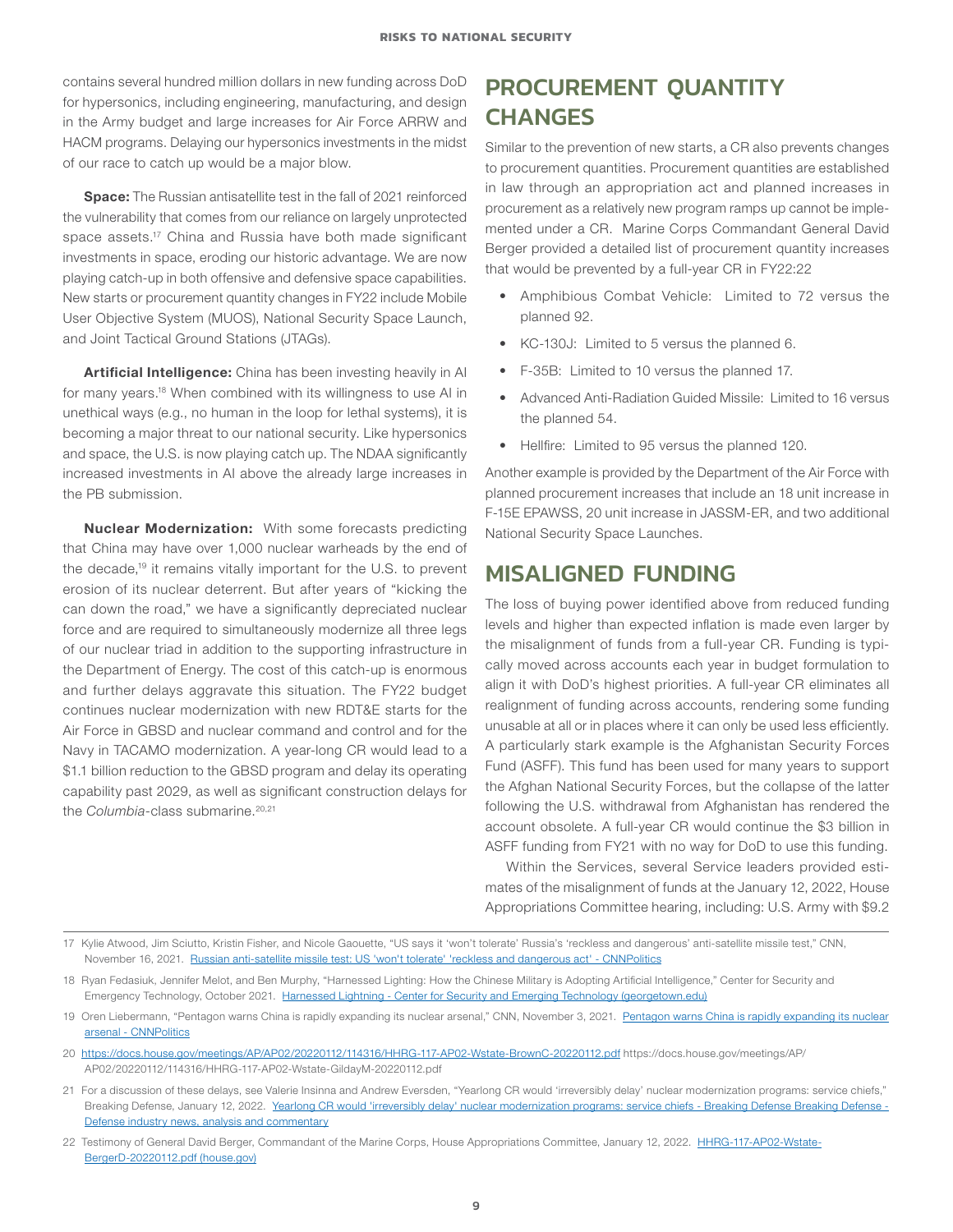<span id="page-9-0"></span>billion in misaligned funds, U.S. Navy with \$14 billion in misaligned funds, and the U.S. Marine Corps with \$4.2 billion in misaligned funds.23 Specific examples of funding mis-alignments include:

**Pay raises:** The NDAA directed a 2.7% military pay raise, which will be funded from the military personnel accounts. The civilian pay raise (set for the entire government) is also 2.7 percent, which will be funded mostly from O&M accounts. In the PB submission and the enacted NDAA, funding was added to these accounts to pay for these pay raises. Under a full-year CR, this requirement would have to paid from within the FY21 funding levels. The AF estimates that it will have to curtail or modify 98,000 changeof-station moves, reduce \$167 million in incentive and retention bonuses, and significantly reduce Guard and Reserve active duty operational support to fund the military pay raise from within the MILPERS account. Similarly, the Air Force expects offsets from its flying hour program, facilities sustainment and modernization program, and a civilian hiring freeze in order to pay the civilian pay raise from within the FY21 O&M account funding level.<sup>24</sup>

Readiness: Every military department had an O&M funding increase to support readiness in the FY22 PB submission that will not occur with a full-year CR. In addition, as stated above, the civilian pay raise would have to be mostly funded from within existing O&M resources and require offsets from O&M accounts that support readiness such as flying hours and other optempo accounts. The Army provides a particularly striking example. Following an uptick in aviation accidents, internal analysis found that insufficient flying hours was a contributor. The FY22 budget submission increased O&M funding for aviation flying hours and aviation spare parts for the working capital fund. This was considered a must-pay bill for safety reasons by the Army and will not only be cancelled by a fullyear CR, but it would also see internal budget pressure from other must-pay bills such as the civilian pay raise. Additionally, the U.S. Navy reports that a full-year CR would delay maintenance for 10% of the submarine force.<sup>25</sup>

### OUTYEAR IMPACTS AND THE LOSS OF TIME

The above examples illustrate the impact in FY22 of a full-year CR. That is only part of the overall impact because each of these has a bearing on follow-on implications for FY23 and beyond. As discussed, one of the most significant impacts is if the \$36 billion reduction in DoD funding level becomes a new funding baseline. This would result in a \$180 billion reduction in DoD funding from FY22-26.

A second challenge given a full-year CR is with individual programs and systems that are delayed. New starts and procurement quantity changes are directly delayed for a year. Other programs may be delayed as well from the reduced funding level. The downstream impacts can be large. One significant modernization priority is hypersonics; the U.S. Army reports that the first battery fielding date of FY23 may survive a full-year CR, but the second battery would be delayed from its FY25 fielding date. More broadly, a major milestone in U.S. Army modernization is that it plans to have 31 signature programs in the hands of soldiers in some form by FY23 — a full-year CR would delay 24 of these soldier placements.<sup>26</sup> Similar out-year impacts occur in the other services.

A third challenge is the "ripple" effect that occurs through the force over time from similar systemic disruptions. DoD saw this with the sequester reductions and would likely see it again with a full-year CR. For example, curtailing key training opportunities because of a budget shortfall causes a cohort of military personnel to reach key career milestones such as promotion boards, several years later without those courses. Delaying change-of-station moves, cancelling courses, reducing special pays, and so forth all impact service member decisions to stay in or leave military service, and the opportunities they have for assignments, education, and training to advance their careers. Such downstream impacts were experienced during the sequester regime of the 2011 Budget Control Act. Several years later, individual service members who had key training courses or developmental assignments cancelled during sequester were then disadvantaged at promotion boards. Every service has identified significant impacts on professional military education, special pays, and change-of-station moves from a full-year CR.<sup>27</sup>

<sup>23</sup> [Impact of Continuing Resolutions on the Department of Defense and Services | House Committee on Appropriations](https://appropriations.house.gov/events/hearings/impact-of-continuing-resolutions-on-the-department-of-defense-and-services)

<sup>24</sup> Testimony of General Charles Brown, Chief of Staff of the Air Force, House Appropriations Committee, January 12, 2022. [HHRG-117-AP02-Wstate-](https://docs.house.gov/meetings/AP/AP02/20220112/114316/HHRG-117-AP02-Wstate-BrownC-20220112.pdf)[BrownC-20220112.pdf \(house.gov\)](https://docs.house.gov/meetings/AP/AP02/20220112/114316/HHRG-117-AP02-Wstate-BrownC-20220112.pdf)

<sup>25</sup> Testimony of Admiral Michael Gilday, Chief of Naval Operations, House Appropriations Committee, January 12, 2022. [HHRG-117-AP02-Wstate-GildayM-20220112.](https://docs.house.gov/meetings/AP/AP02/20220112/114316/HHRG-117-AP02-Wstate-GildayM-20220112.pdf) [pdf \(house.gov\)](https://docs.house.gov/meetings/AP/AP02/20220112/114316/HHRG-117-AP02-Wstate-GildayM-20220112.pdf)

<sup>26</sup> Testimony of General Joseph Martin, Vice Chief of Staff of the Army, January 12, 2022. Impact of Continuing Resolutions on the Department of Defense and [Services | House Committee on Appropriations](https://appropriations.house.gov/events/hearings/impact-of-continuing-resolutions-on-the-department-of-defense-and-services)

<sup>27</sup> [Impact of Continuing Resolutions on the Department of Defense and Services | House Committee on Appropriations](https://appropriations.house.gov/events/hearings/impact-of-continuing-resolutions-on-the-department-of-defense-and-services)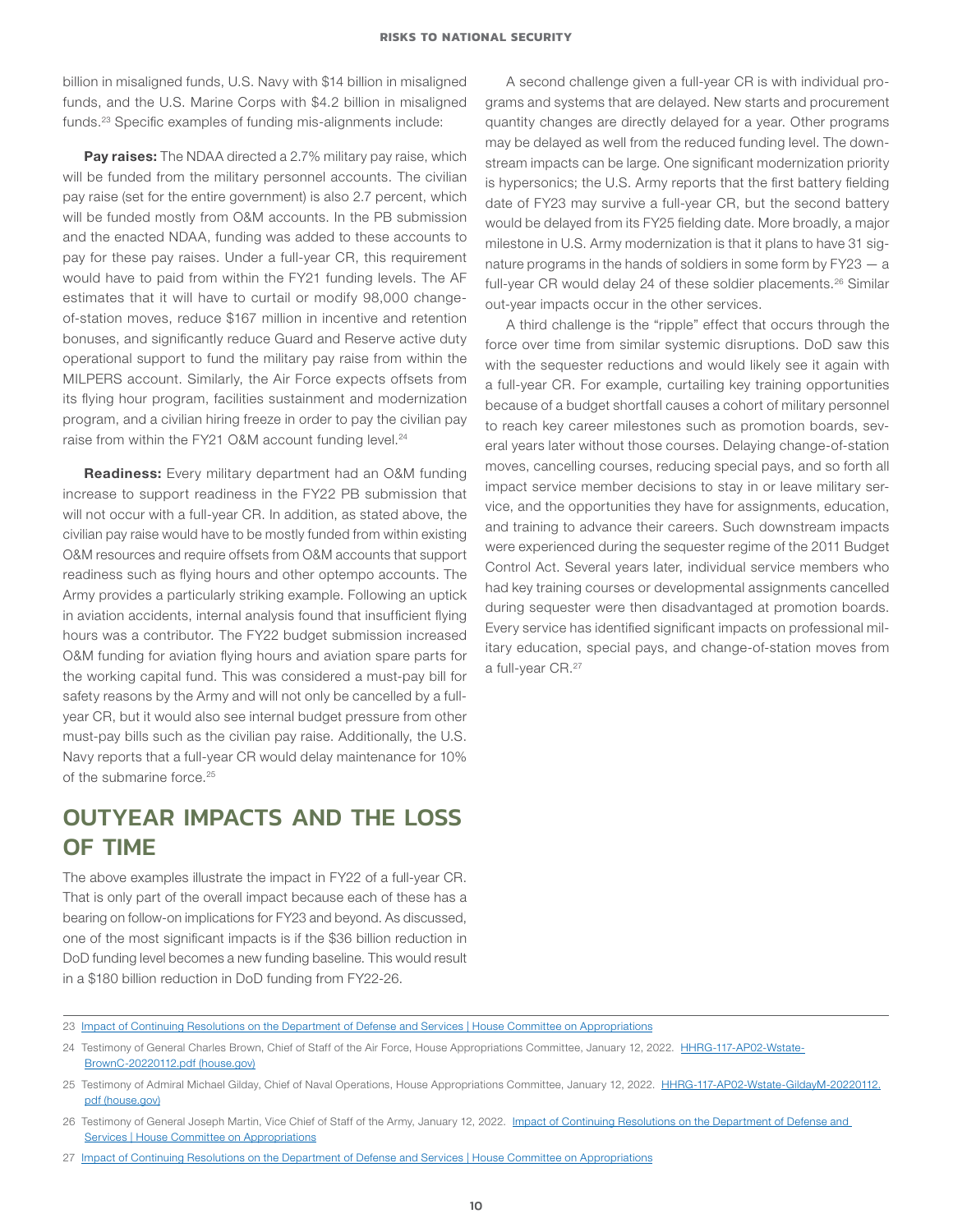## <span id="page-10-0"></span>**DEFENSE INDUSTRIAL BASE RISK**

The defense industrial base (DIB), as with DoD, has been through an enormously challenging two years. The COVID-19 pandemic caused significant disruptions to production lines, development programs, and the defense workforce. Supply chain and workforce disruptions are now adding further complications that compound the negative effects of the continuing COVID-19 pandemic.

These disruptions arrive in an already challenging period for the DIB. The defense sector has seen thousands of companies depart over the last decade. According to NDIA's *2021 Vital Signs*  report, there are fewer and fewer new entrants to the defense market with a gaping 50% drop between FY19 (over 12,000) and FY20 (little more than 6,000). And that was before the challenges wrought by the pandemic.<sup>28</sup> A full year CR would be another damaging blow exacerbating the turmoil of the last two years and the longer term challenges the industry is facing, and it would come at a time when revitalizing the strength, innovation, and agility of the DIB has become a national security imperative.

The most obvious impact on industry is lost revenue. Much of the \$36 billion reduction in topline funding will result in reduced revenue to the defense industry. This effect will be spread out over several years because DoD takes time to first obligate and then outlay funding. It was beyond the scope of this white paper to develop a precise figure of lasting economic impacts from a full-year CR with respect to defense spending, but several rudimentary observations about outlay reductions over time can be made. Including all appropriations (with military personnel and the civilian pay portion of operations and maintenance) and using approximate historic outlay rates, we estimate a full-year CR would result in a \$20 billion reduction in outlays in FY22. If this became a new baseline for defense spending, we estimate outlays would fall by approximately \$155 billion from FY22-26. A small portion of this would be paid to overseas entities, but the vast majority would be direct reductions to payments to employees or contractors within the U.S.

This loss of revenue translates to reduced economic activity across the country. For example, 78 RDT&E and procurement new starts for the Air Force that will be prevented by a full-year CR would impact at least 15 states, including Arizona, California, Colorado, Georgia, Florida, Maryland, Michigan, Missouri, New Mexico, New York, North Carolina, Oklahoma, Texas, Utah, and Virginia.

There are other, less direct impacts on the DIB beyond these immediate effects. For example, when there is uncertainty about whether or not and when a program will start, companies may be forced to delay key internal investments in plant, equipment, and workforce training. Once funding does arrive, these delayed investments may have to be made in a hurry or production may have to begin without these cost saving investments reducing efficiency and raising cost to the taxpayer for the required military capability. This can be particularly pronounced in Multi-Year Procurements (MYPs).

Another potential impact is to the incentives in the technology sector for national security work. In many key areas of capability development like space and AI, the commercial sector, particularly through startup companies, is the primary driver of technological advancement. Part of the race against time for DoD is improving its ability to access this technology sector and incentivize the sector to focus on national security challenges. But these companies already find the government hard to work with and a questionable investment at times. Venture capital backed startups work on short cycles between funding rounds and need to show development of a customer base to continue receiving investments.<sup>29</sup>

As Trae Stephens, co-founder of Anduril Industries stated in December, 2021, "A startup has [about] 18 to 24 months of runway at any given time — that's how the financing structure works. And so if you find a willing end user, someone who wants to use your product, and they say, 'Okay, give me three years and in three years, we might have this contract somewhere,' the company is dead."30 This is the challenge working with the government in normal circumstances; a full-year CR adds another year of delays to this already burdensome process. As Congressman Ken Calvert, ranking member of the defense subcommittee of the House Appropriations Committee, stated, "the US government has been a lousy partner, quite frankly. We don't protect intellectual property. We get companies in and waste their time. Then we're wondering why we're not getting the technologies we want."<sup>31</sup> In short, as with deterring our adversaries, "time is running out" to bring the technology sector into the national security space in a serious manner and a full-year CR would burn another year of time that the U.S. cannot afford to waste.

<sup>28</sup> National Defense Industry Association, *Vital Signs 2021: The Health and Readiness of the Defense Industrial Base*, 2021. [vital-signs\\_2021\\_digital.ashx \(ndia.org\)](https://content.ndia.org/-/media/vital-signs/2021/vital-signs_2021_digital.ashx)

<sup>29</sup> See, for example, Valerie Insinna, "[Silicon Valley warns the](https://breakingdefense-com.cdn.ampproject.org/c/s/breakingdefense.com/2021/12/silicon-valley-warns-the-pentagon-time-is-running-out/amp/) Pentagon: 'Time is running out'," Breaking Defense, December 21, 2021. Silicon Valley warns the [Pentagon: 'Time is running out' - Breaking Defense \(ampproject.org\)](https://breakingdefense-com.cdn.ampproject.org/c/s/breakingdefense.com/2021/12/silicon-valley-warns-the-pentagon-time-is-running-out/amp/)

<sup>30</sup> See, for example, Valerie Insinna, "Silicon Valley warns the Pentagon: 'Time is running out'," Breaking Defense, December 21, 2021. [Silicon Valley warns the](https://breakingdefense-com.cdn.ampproject.org/c/s/breakingdefense.com/2021/12/silicon-valley-warns-the-pentagon-time-is-running-out/amp/)  [Pentagon: 'Time is running out' - Breaking Defense \(ampproject.org\)](https://breakingdefense-com.cdn.ampproject.org/c/s/breakingdefense.com/2021/12/silicon-valley-warns-the-pentagon-time-is-running-out/amp/)

<sup>31</sup> See, for example, Valerie Insinna, "Silicon Valley warns the Pentagon: 'Time is running out'," Breaking Defense, December 21, 2021. [Silicon Valley warns the](https://breakingdefense-com.cdn.ampproject.org/c/s/breakingdefense.com/2021/12/silicon-valley-warns-the-pentagon-time-is-running-out/amp/)  [Pentagon: 'Time is running out' - Breaking Defense \(ampproject.org\)](https://breakingdefense-com.cdn.ampproject.org/c/s/breakingdefense.com/2021/12/silicon-valley-warns-the-pentagon-time-is-running-out/amp/)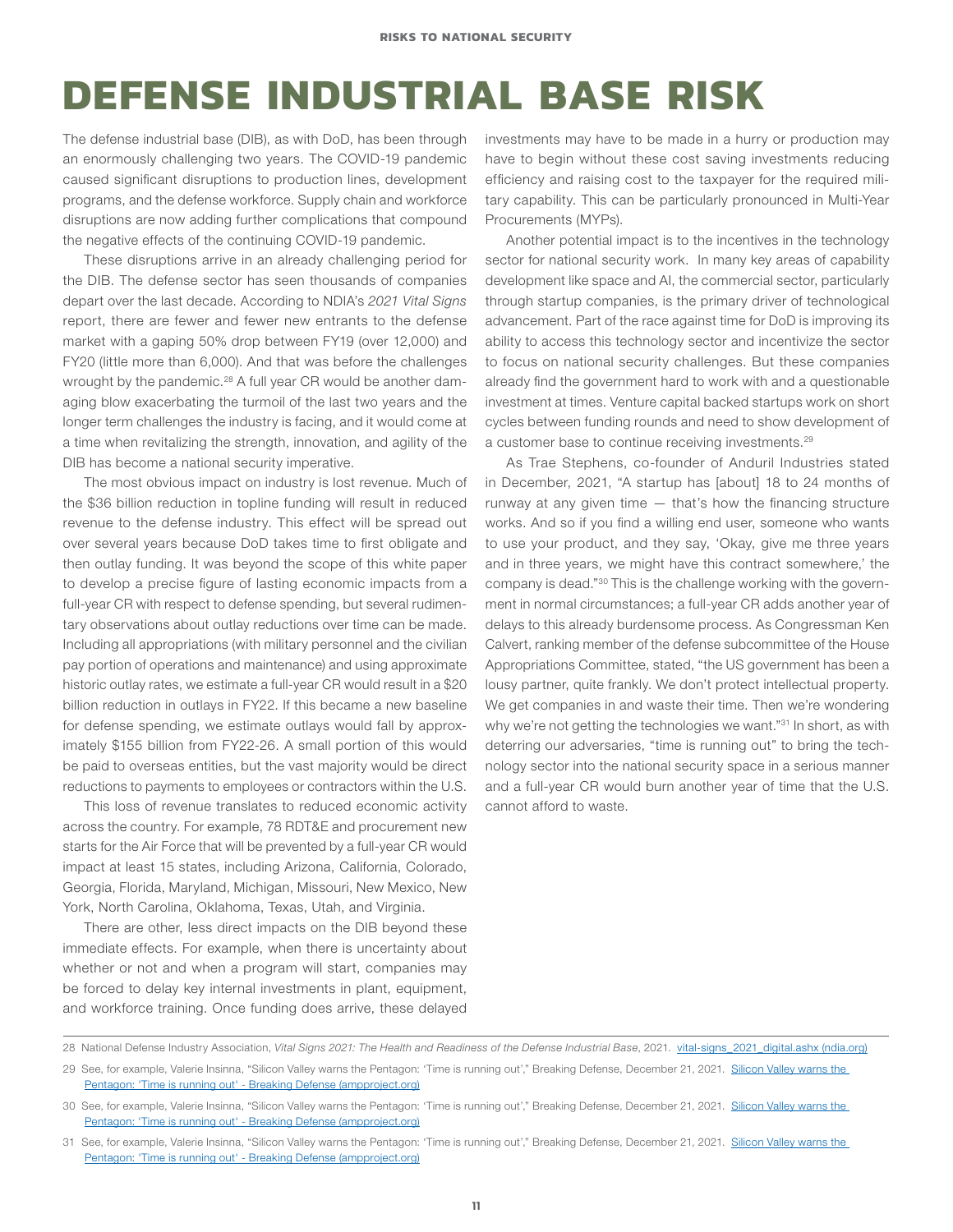### **LONG-TERM INEFFICIENCIES AND REFORMS TO REDUCE RISKS IN THE FUTURE**

While a full-year CR for DoD would be unprecedented, partial year CRs are, unfortunately, common practice. For the entire federal government, in the 45 years from FY1977 to FY2021 only three started the fiscal year with all appropriations bills enacted.<sup>32</sup> In the 20 years from FY02 to FY21, DoD has started the fiscal year with an appropriation passed on time 5 years and started the fiscal year with a CR the remaining 15.33 The average length of time DoD has been under a CR over these 20 years has been 82 days.<sup>34</sup> Figure 2 provides the CR lengths for each fiscal year, along with the 82 day average.

![](_page_11_Figure_3.jpeg)

Figure 2: History of Defense Appropriations under a CR35

Unsurprisingly, DoD has adapted itself to the reality of this suboptimal operating environment. These adaptations introduce inefficiency into DoD operations, reducing return on taxpayer investment in national security. GAO recently examined three areas of inefficiency resulting from the frequent occurrence of CRs:36

Delaying hiring: GAO found a 20 percent drop in civilian hiring during CR periods.37 This limitation on hiring during CR periods, followed by hiring surges under an enacted appropriation, drives inefficiency in the human resources function and, more importantly, workforce variability for the organizations effected. It is important to note that there are also hiring consequences in the defense industry.

Delaying obligations and contracts: When operating under a CR, funding is obligated at a lower rate and then surged later in the year when an appropriation is enacted. Without the disruption of frequent CRs, funding would be spent more evenly throughout a year. For example, training events and military education courses would be efficiently managed across organizations throughout the year. With a CR, spending is initially restrained, e.g., less training, fewer deployments or courses, and then a surge of these activities later in the year. For O&M, GAO found about a five to ten percent shift of spending from the first to the fourth quarter in years with a CR.

Similarly, GAO found that it is now standard practice in DoD to delay program starts and contracting actions until later in the year. Similarly, procurement quantities remain fixed under a CR. GAO cited an example of Marine Corps Amphibious Vehicle Program in FY20: the prior year, the Marines had purchased 30 vehicles. The Marine Corps planned to buy 56 in FY20, but under the CR it could not increase procurement quantity. The solution was to issue a contract for 30 and later, when an appropriation was enacted, issue a second contract for the remaining 26. This consumed staff time and increased uncertainty for the contractor.

Staff focus on CR requirements: GAO found inefficiencies resulting from the repetitive activities and incremental planning necessary during CRs. GAO identified three specific activities: developing legislative anomaly proposals, creating spending plans for various CR scenarios, and adjusting contracts to reflect CR funding availability. Other activities included: preparing for shutdowns, scheduling and rescheduling training and deployments, and surging staffing actions when an appropriation is enacted.

The above challenges with partial year CRs are serious, but the ultimate impact is inefficiency. DoD is unable to use taxpayer resources as effectively as it could if there were greater predictability and regularity to its budget. These effects, along with the many others that GAO did not estimate, raise the costs of programs to DoD and the taxpayer. As Under Secretary of Defense (Comptroller) Mike McCord recently testified, "One of the central insights for me, when serving on the Commission on the National Defense Strategy for the United States, is that our competitors, China and Russia in particular, use all the pieces on the chessboard against us, not just their military assets. We are competing on the diplomatic front, the economic front, the military front, the cultural front, the innovation and technology front. If we take this competition seriously,

32 Congressional Research Service, "Continuing Resolutions: Overview of Components and Practices," November 5, 2020. [Continuing Resolutions: Overview of](https://crsreports.congress.gov/product/pdf/R/R46595)  [Components and Practices \(congress.gov\)](https://crsreports.congress.gov/product/pdf/R/R46595)

37 DoD averaged hiring 200 civilians per day under a CR and 250 civilians a day when not under a CR.

<sup>33</sup> Major General Arnold Punaro, Sugar Plums or Coal? DoD Past, Present, and Future, presentation dated December 22, 2021.

<sup>34</sup> Major General Arnold Punaro, Sugar Plums or Coal? DoD Past, Present, and Future, presentation dated December 22, 2021.

<sup>35</sup> Major General Arnold Punaro, Sugar Plums or Coal? DoD Past, Present, and Future, presentation dated December 22, 2021.

<sup>36</sup> Government Accountability Office, "Defense Budget: DoD Has Adopted Practices to Manage within the Constraints of Continuing Resolutions," September 2021. [GAO-21-541, DEFENSE BUDGET: DOD Has Adopted Practices to Manage within the Constraints of Continuing Resolutions](https://www.gao.gov/assets/gao-21-541.pdf)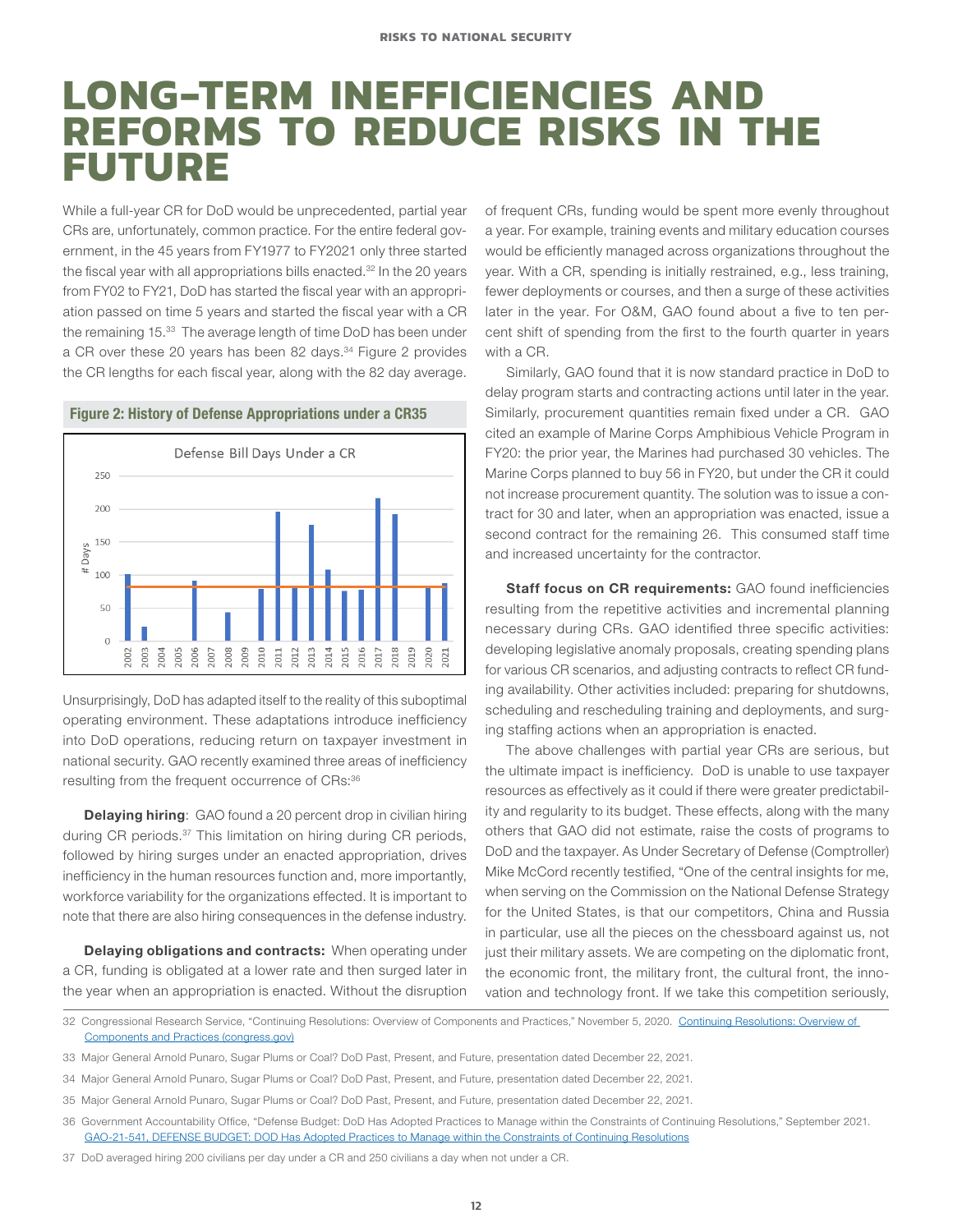as we should, as our adversaries do, then we cannot afford the inefficiencies that this pattern demonstrates and enables. Time is money, and year after year we give away time in lengthy CRs. We do not have such an insurmountable edge that we can afford to fritter away one third of our time, year after year, while our competitors move as fast as they can."38

The challenges of a full-year CR are fundamentally different. In a full-year CR, the surge of appropriation later in the year never happens, the new starts and procurement quantity changes never happen, and the misalignment of funds is never corrected. Instead of activities being more expensive or lower quality because of inefficiency, the activities never happen at all in that year.

In addition to passing an FY22 appropriation bill for DoD to prevent the harmful effects identified above, reforms to the budget process are also required to prevent this recurring problem. There have been many proposals discussed in recent years, e.g., a twoyear budget aligned to the Congressional cycle (where the first year of a congress sets the two-year budget, second year is for adjustments and oversight). An ironic result of the Budget Control Act and the devastating impacts of the 2013 Sequestration was the two-year bipartisan budget agreements that set budget toplines for federal agencies. This led, in 2019, to the on-time passage of both the NDAA and defense appropriations — the first time in decades that both were enacted before the beginning of the fiscal year. And, in the other years when we still faced a CR, the set top-line meant less complex negotiations and no real threat of a year-long CR.

Other reforms have been suggested to include holding Congress in session until passage of all spending bills and others. There is an opportunity to consider these and other potential reforms. The FY22 NDAA included direction to establish a commission on DoD's resource allocation process, the Planning, Programming, Budgeting, and Execution system. This commission should be directed to identify systematic reforms that could prevent or further mitigate the harmful effects of CRs.

<sup>38</sup> Testimony of Michael McCord, House Appropriations Committee, Subcommittee on Defense, January 12, 2022. HHRG-117-AP02-Wstate-McCordM-20220112.pdf [\(house.gov\)](https://docs.house.gov/meetings/AP/AP02/20220112/114316/HHRG-117-AP02-Wstate-McCordM-20220112.pdf)